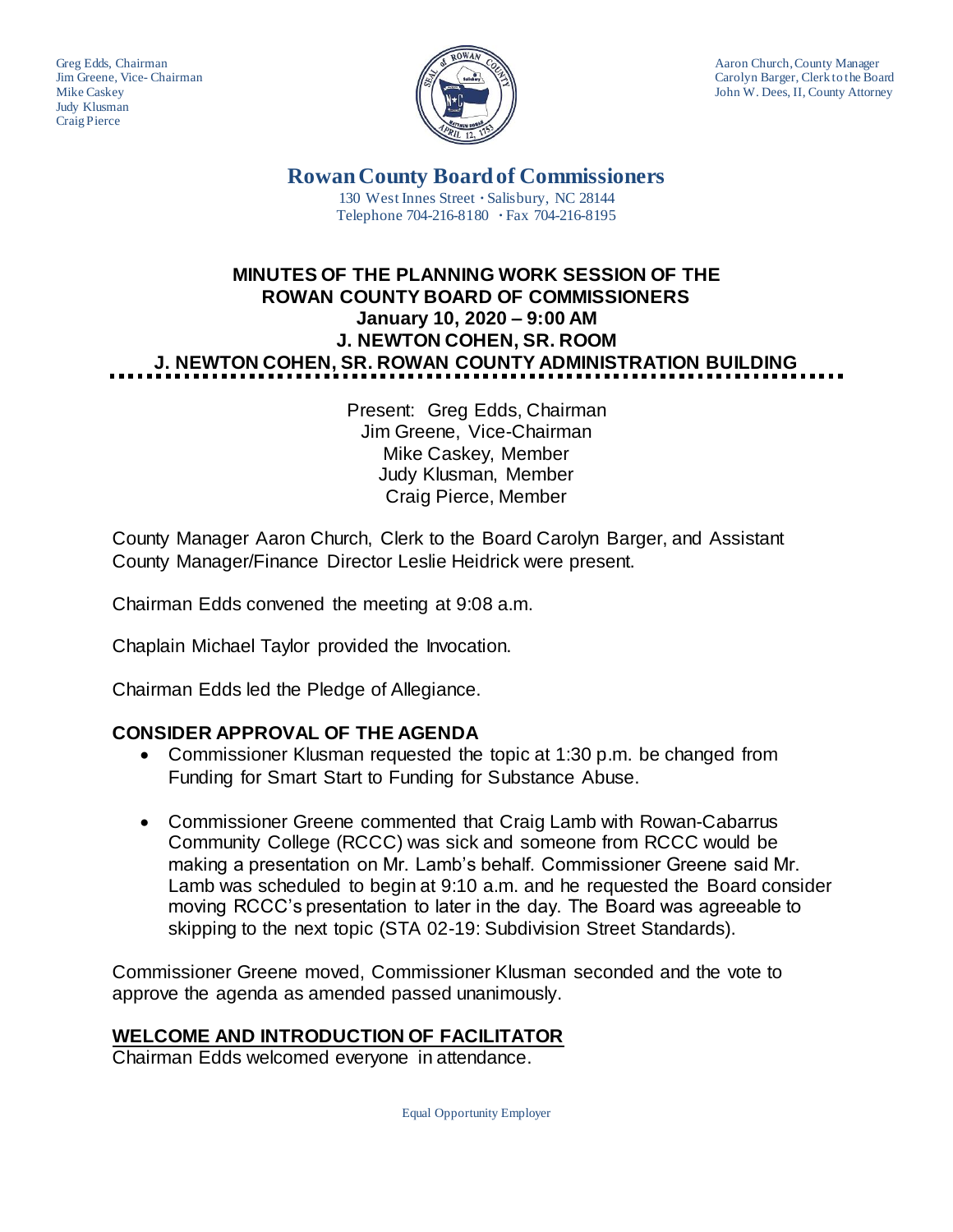Chairman Edds introduced Julie Brenman, Facilitator, for the work session. Chairman Edds provided a brief biography for Ms. Brenman and welcomed her to the meeting.

Ms. Brenman said the better portion of the day would be spent going through the agenda topics and at the end of each presentation, she would capture the key takeaways. Ms. Brenman said the Board would prioritize the items at the conclusion of the day to help County Manager prepare the budget for the next fiscal year based on the Board's expectations.

At this point in the meeting, the Board moved ahead to discuss STA 02-19: Subdivision Street Standards.

### STA 02-19: Subdivision Street Standards

Chairman Edds introduced the topic by noting at a prior meeting the Board had talked about adopting Appendix D into the Subdivision Ordinance. Since that time, meetings were held with experts and interested parties, as well as consulting with planning departments around the region. Rowan County staff from emergency services identified important issues for them:

- **Road width** is currently 18 feet and we are considering requiring 20 feet. We want to make sure maintenance of the proposed extra two feet (from 18 to 20 feet) is covered by NCDOT. Rowan County has limited water and sewer, so there are not many hydrants in the county for fire services and the extra two feet is important to emergency services.
- The other issue is related to cul de sacs. Our local emergency services staff says that 90 feet is adequate for cul de sacs.

Pat Ivey and his team from NCDOT came to talk about subdivision street design standards. NCDOT was invited to come help the Board better understand the issues and implications.

• 18 feet is the minimum in NCDOT code. Higher end subdivisions will have larger width. NCDOT will maintain whatever the county decides, as long as it is reasonable. 20 feet is reasonable. We have gone up to 22 feet. Sometimes speed increases with wider streets.



• The cul de sac would be quite large, but you will be fine. You will likely see more parking and basketball goals. Our current right of way will not encompass the full 90 feet to maintain drainage and driveways, etc. NCDOT doesn't own firetrucks, but for comparison, their dump trucks can turn in the standard 70 foot.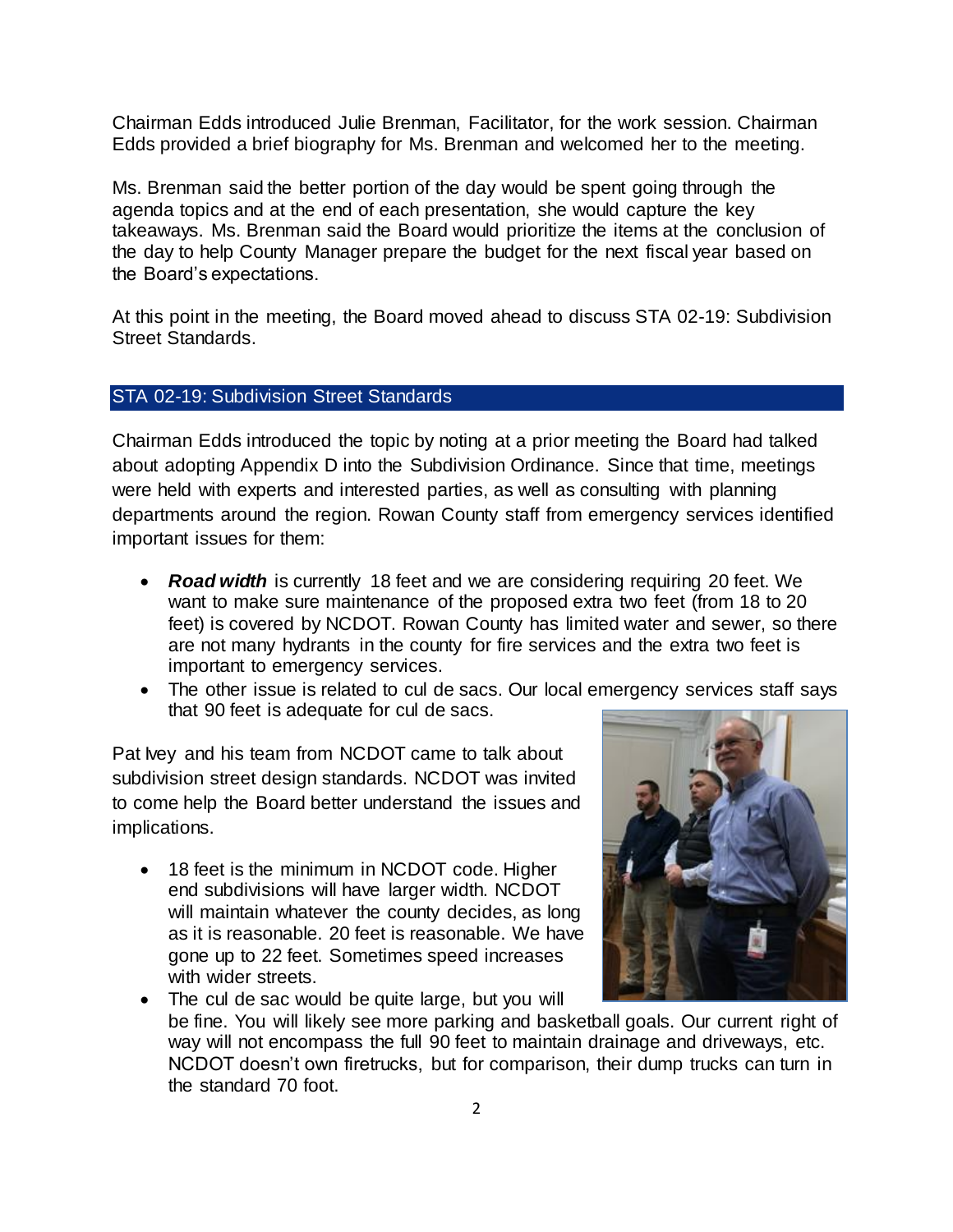The Board noted the focus of this discussion is fire safety and access. We recognize there may be extra costs to developers; there are tradeoffs for living in the county with lower taxes and limited water utilities. We want to make sure our fire trucks can access and protect our county residents.

#### Key Takeaways:

- Rowan's proposal is reasonable for width of streets and cul de sacs
- NCDOT will pay for maintenance of streets
- Focus is fire safety and service

At this point, the Board went back to the first agenda item, Update For Better Jobs For Better Lives and also discussed the agenda topic for Education and Second Chance Training.

#### Better Jobs for Better Lives *and* Education and Second Chance Training

Commissioner Greene welcomed the attendees for the Better Jobs for Better Lives program. A team from Rowan Cabarrus Community College (Keri Allman - Director of Career Services, Tashina Mahatha, and a participant of the program (Cecilia)

presented an update on the progress of the Better Jobs for Better Lives initiative. They noted that the needs had been changing across the county for career development services. The program started in 2013, using the **R**3 model: **R**efocus, **R**etrain, and **R**eemploy. It is not one size fits all. 90% of what the program does falls in the refocus realm, helping participants understand where they are and how they can connect with other opportunities.

The unemployment rate went down to 2.4% in September 2019 from 5.3% in January 2017. In spite of low unemployment, there has continued to be a high demand for the program. Close to 2000 citizens



have been touched by the program since the Commissioners began supporting it three years ago (1974 is the exact number).

2017: 415 participants 2018: 597 participants 2019: 962 participants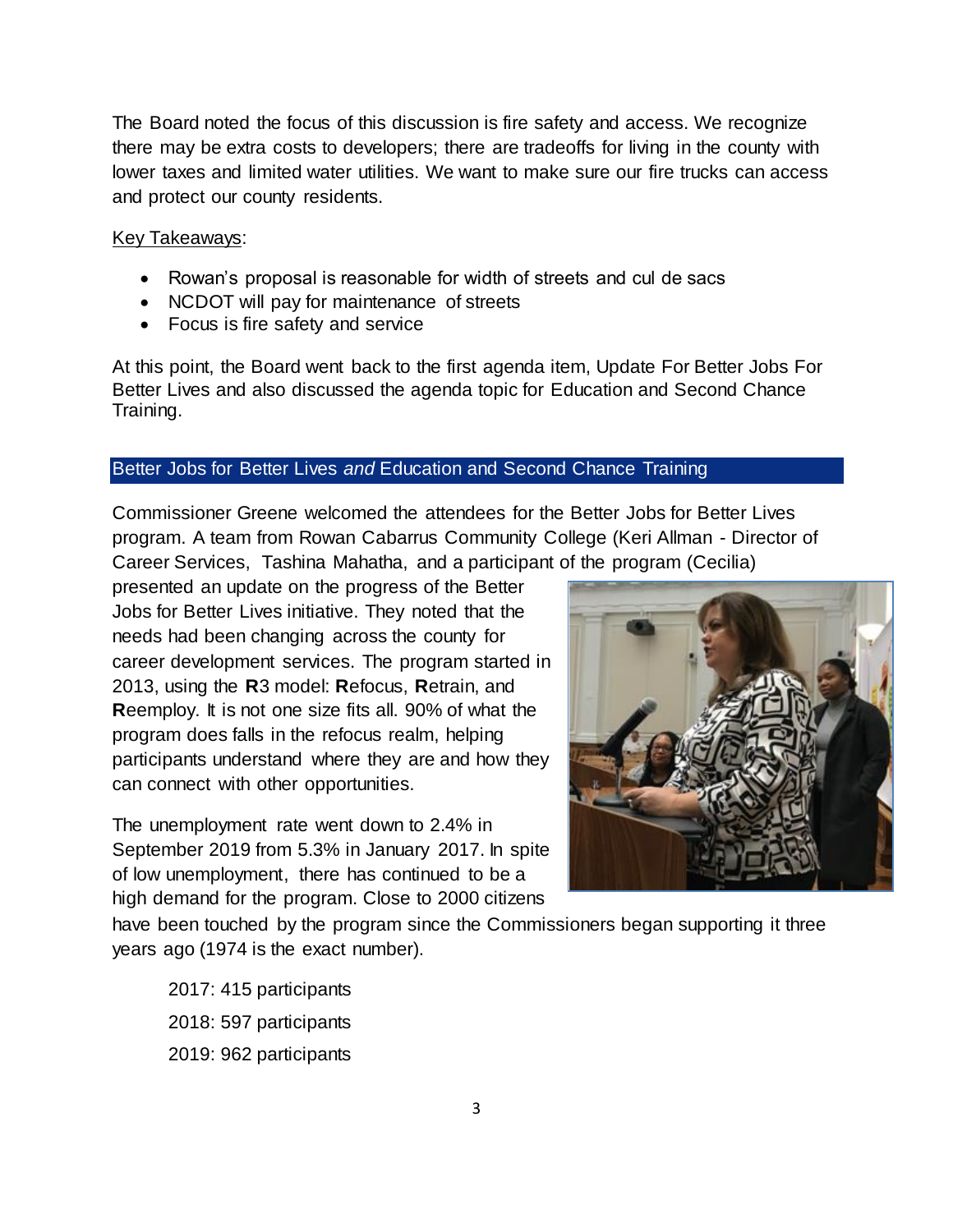The most popular services offered include: career coaching; resume and interview clinics; foundational skills courses; adult basic education; GED prep; Work Keys Career Readiness Certification; Continuing Education Enrollment

The focus is on better jobs for people. Many were already working. We work with companies where there have been layoffs.

263 scholarships since 2017 – for healthcare, trucking, real estate, etc. (there are other sources of funding for additional scholarships). Transportation is also a need, particularly for people in outer parts of county. We have excellent partnerships for childcare.

The program received a 2019 innovation grant from the governor. We have been able to target individuals that are "justice involved" (recently incarcerated or have a criminal record). We have hired recruiters to reach out to target populations. We have over 200 Rowan County residents that are justice involved that have been receiving Better Jobs for Better Lives services. With the right message and right messengers, we have been seeing success and learning a lot.

The college has locations in some of our high schools to create awareness of our services, to understand the needs of high school students and to help them explore their career options as they are leaving high school. We also help the parents of high schoolers learn about their career options. The program is in multiple locations and is in demand. They are on the road and no longer have a storefront.

Cecilia, a program participant was laid off last year. She was able to be retrained as a real estate agent. She is a first-generation college graduate and has seen the benefit of the program.

Commissioner Klusman encouraged RCCC to partner with Teen Court – to reach out to kids that are just starting to get into trouble. This will help these kids get on the right track.

Chairman Edds noted we are all very busy building silos of excellence. He wants to make sure we are not duplicating efforts but building partnerships (school enrollment enlisted employed) – want RCCC to partner with the schools. This is related to recidivism in prisons. Odds are stacked against them. Almost 40% recidivism locally. Want to develop a plan to address recidivism to help them get connected and return to productive citizenship and gainful employment. Want to provide our residents hope. The work discussed in this program ties in with the idea of second chance training (originally listed on the agenda for discussion later in the day).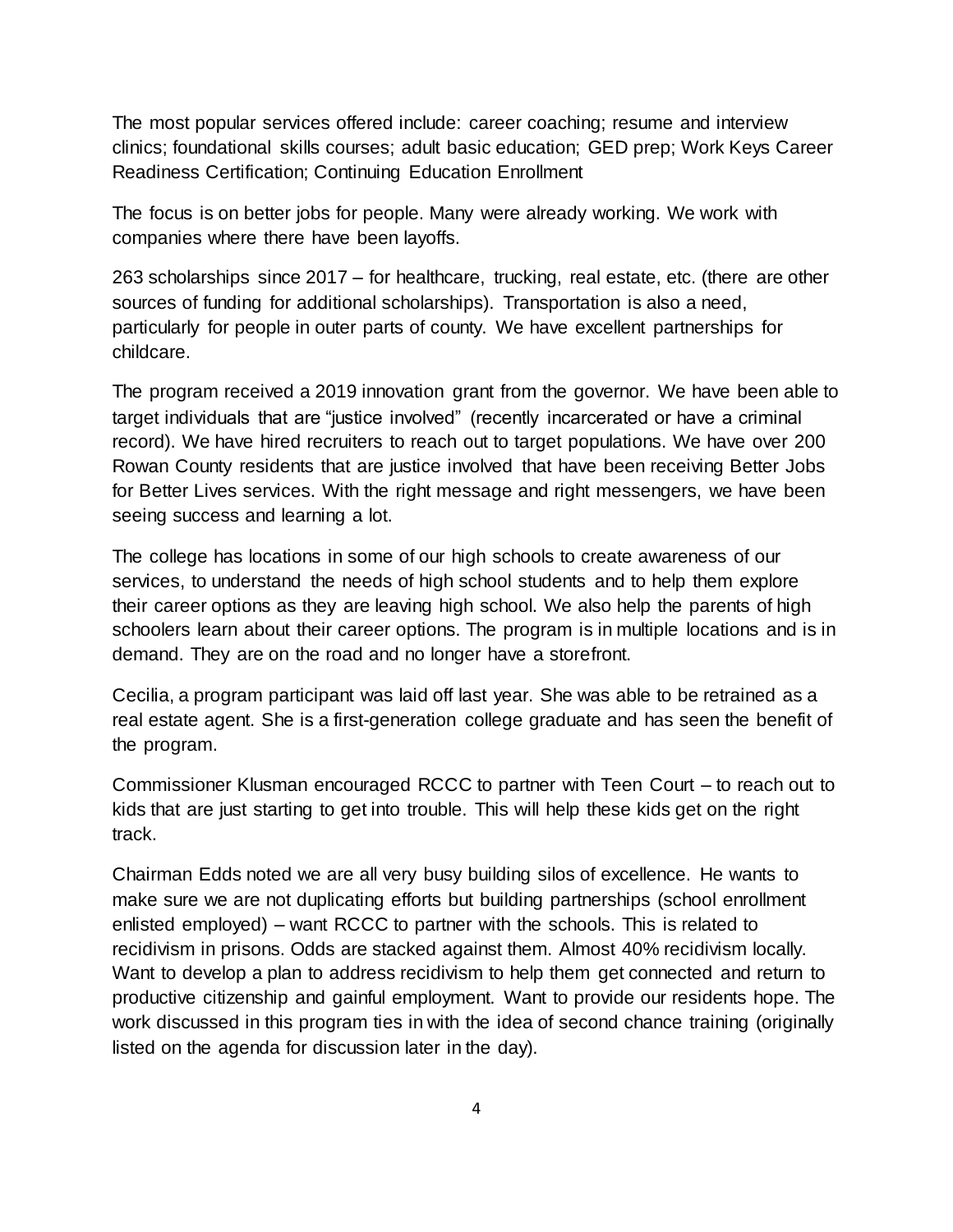RCCC is planning for logistics training in the future. Correctional facility is offering training and we want to make sure the training matches the needs. Working to increase the number of second chance employers and looking at the "box" on employment applications to also help increase hiring of justice-involved individuals.

Commissioner Greene explained that when the Board had previously discussed the budget for FY 2019-20, he thought the Board had approved funding for the Better Jobs for Better Lives Program when in fact the Board had not allocated the funds. Commissioner Greene said the Commissioners now had a budget amendment before them concerning the funding.

Commissioner Greene moved approval of the budget amendment to fund the Better Jobs for Better Lives Program (the budget amendment was in the amount of \$100,000 to transfer funds for RCCC's Better Jobs for Better Lives Program). Commissioner Pierce said he would like to amend the motion to make sure the program was funded as a line item in next year's budget - and from now on - to make sure the funding did not get left out. Commissioner Greene was agreeable to the amendment and upon being put to a vote, the amended motion passed unanimously.

## Key Takeaways:

- 1974 clients served in the past three years
- 263 scholarships most frequent request is for healthcare needs
- Need to Continue to build partnerships with other like-minded organizations
- Want to provide opportunities to reduce recidivism
- Innovation award to reach justice involved individuals
- Want to provide *hope* for all

Chairman Edds called for a break at 10:24 a.m.

Chairman Edds reconvened the meeting at 11:00 a.m.

### Economic Development

Rod Crider, President of the Economic Development Commission, provided an update on the many economic development

activities in the past year.

- 2019 new and expanded jobs: Chewy, Henkel, Innospec, Auto Group, Home Goods
- Expand Rowan Program continues – proactive initiative to

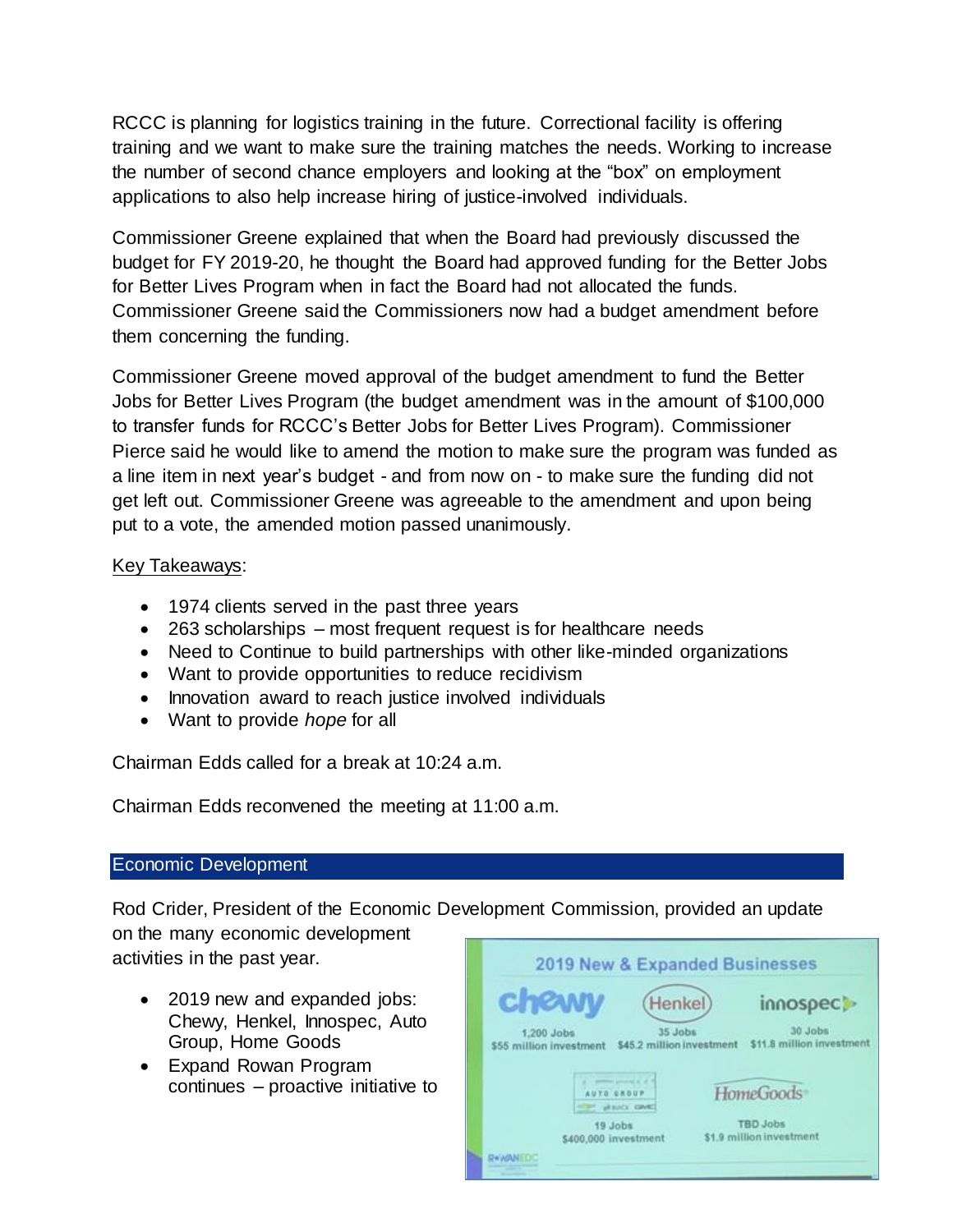get out in front of our current employers. It is easier to keep a customer than gain a new one. We needed to do more to reach out to existing businesses in Rowan. We needed to demonstrate to existing businesses that we could provide value to them. We now have existing companies reach out to us when they have expansion opportunities so we can be a resource to them.

- Rowan County Manufacturing Network help manufacturers get together to discuss common issues and to work together. Strengthen the local supply chain and access to employees.
- Have several hot projects in the hopper to bring more jobs and investment in Rowan County.
- Marketing initiatives: leverage membership in Charlotte Regional Business Alliance; market to site selection consultants; develop materials and attend trade shows. Add additional capacity to execute internal and external marketing campaigns
- Product development activities: developing Wallace Site in Landis about to be certified by Electricity's; Rusher Site in East Spencer; High Bridge Development; Interest in other sites; National Brokers representing sites; Granite Quarry Spec **Building**
- I-85 improvements completed will reduce travel time to Charlotte by 25% and spur additional development along the interstate corridor
- Workforce Development Activities: partner in Rowan County Education Collaborative. Workforce development is the number 1 issue in economic development.; Work in Rowan Wednesdays; pursuing ACT Work Ready Communities certification; MFG Day; Talent Attraction Guide
- Working with Networks Charlotte, State, Centralina Workforce development board, NC Econ Developers Association; Working to enhance our partnerships to increase our impact
- Brand Identity and Story-telling: working with Your Rowan/Be an Original Initiative. About 30,000 visitors to the website. A lot of new people visiting the website to learn about Rowan County. Using social media and promoting a positive image.
- Will be doing a follow-up survey to our branding. Results will be ready in early February. 1300 responses received. Your Rowan will come do a report to the Board when the results are ready.
- Organizational Development: Forward Rowan, focusing on Increasing Prosperity, Reducing Poverty and Improving the Quality of Life. Branching out beyond government investment and seeking private sector to participate in our economic growth effort in Rowan.
	- $\circ$  57% of businesses describe Rowan's economy as good. 37% as fair; 86% of businesses say community leaders are on the right track in terms of economic development
	- o EDC effectiveness rated high by businesses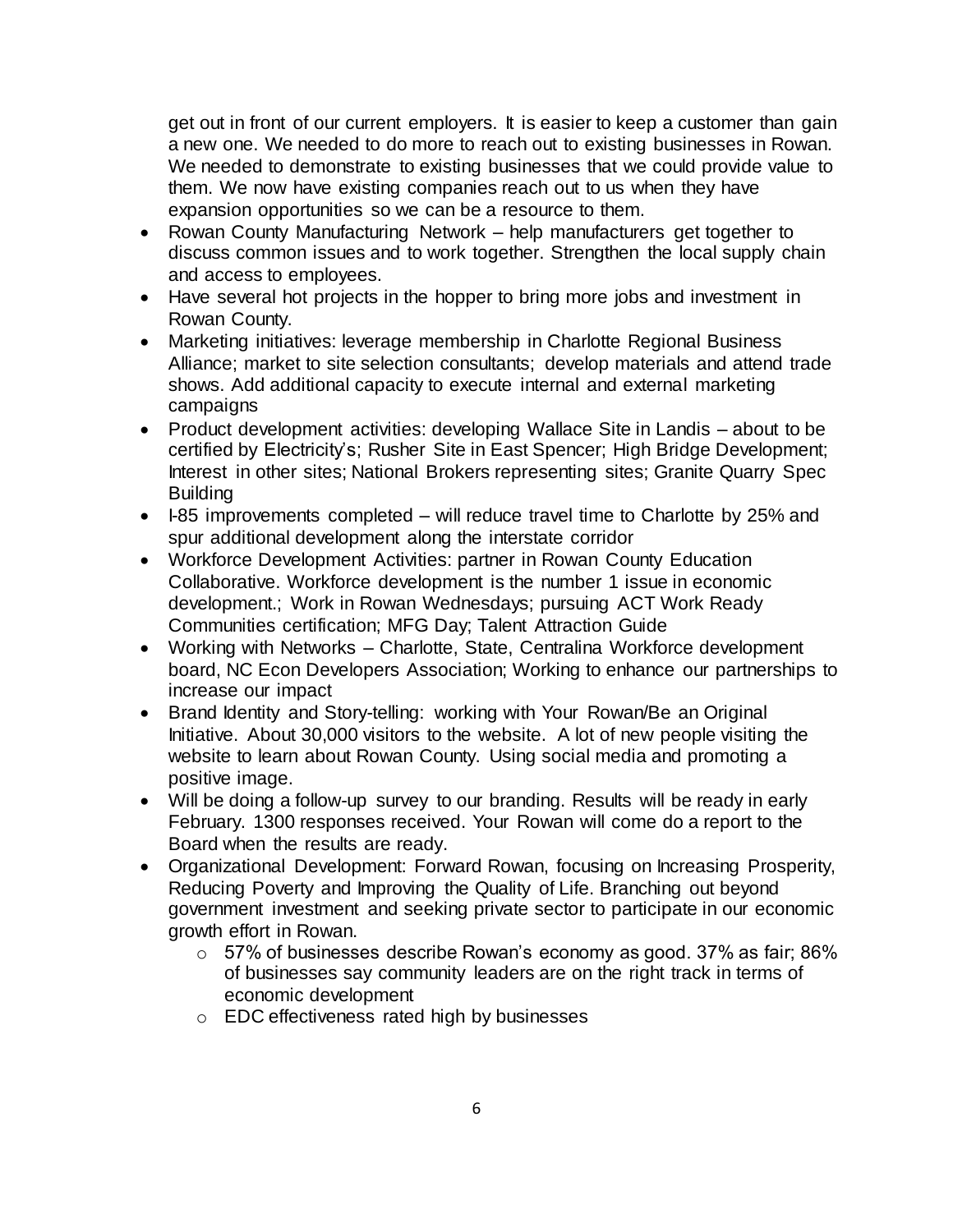EDC's Strategic Focus Areas include:

- Targeted Economic Growth
- Talent Attraction and Development
- Brand Identity and Storytelling
- High-Performance Service (internally)

The EDC has a goal of 2500 new jobs by 2024; Goal of jobs paying wages exceeding \$33,000; attract \$350 million in capital investment by 2024. This produces additional secondary jobs and investment.

Chairman Edds noted the county wants to continue to raise the bar – continue to increase wages, work with education collaborative, increase prosperity.

Commissioner Greene noted new jobs help create secondary jobs. 2500 new jobs generate 1265 secondary jobs. Those are just as important as the new jobs.



Commissioner Klusman asked how the EDC helps address poverty and prosperity. Mr. Crider noted they focus on bringing higher income jobs, but also on entry level jobs for people that are just entering the workforce. They are also working with the City of Salisbury to address some transportation issues, for example adding a route to the Chewy facility and adjusting the schedule to the Fresh House facility. Childcare is another issue that keeps people from working. They are doing a lot to partner with transportation and childcare providers. By being collaborative, they hope they can address all of these interrelated issues that impact our economy.

Commissioner Caskey shared his optimism about the current attraction and expansion projects. He personally recognizes the benefits of I-85 expansion and reduced commute time. With the renewal at the school system, more housing … do we think more people will start moving headquarters to Rowan? Mr. Crider noted headquarters are usually they are within city limits of Charlotte. Rowan is not quite there yet, but we are working toward it and have opportunities.

### Key Takeaways:

- Successful job expansion and investment in Rowan
- Enhancing Networks and Partnerships to improve our impact and success
- 86% of businesses say community leaders are on the right track; 57% say economy is good
- Expand Rowan is helping us keep existing businesses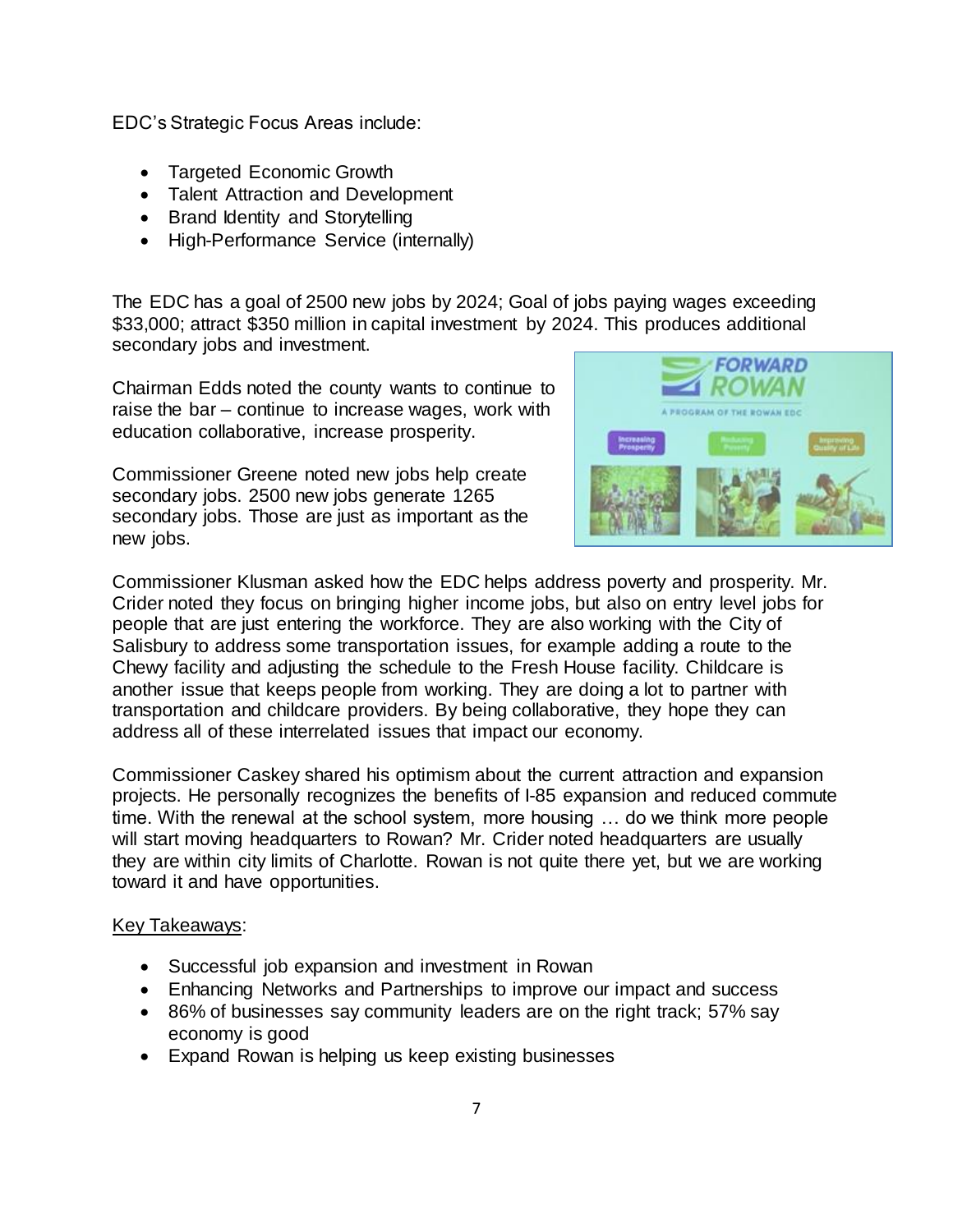#### Long Term Goal for Water System

Chairman Edds introduced the topic. We have been discussing bringing water to northern and southern ends of the county for several years. Duke Energy ended up paying for the northern extension as part of a coal ash settlement. Once we recognized the exorbitant cost to reach the southern part of the county we developed an alternate solution with Kannapolis. We have about 150 customers on the northern water line and that is all. We vowed to the customers on the northern line that we are not seeking to profit off of them. We just returned a \$150 check to each of the customers there. Duke Energy is out there and talking about water line extension. They have expressed interest in taking some of this water. It did not make financial sense for Duke Energy to get water from the County but Duke may be interested in taking some capacity from SRU. Probably good for all of us – generating commerce and profits.

What do we see as the future of the northern water line? There are reasons why we wanted to control this line, especially controlling growth outside of municipalities. Options for the Board to consider:

- Maintain this line (run by the City of Salisbury)
- Give this line over to Salisbury Rowan Utilities but maintain our interest in growth in this area

Commissioner Pierce noted the big concern is not the water line itself but also drainage and sewer so industry can build their plants. Turning it over to SRU is not a problem; if it is financially feasible for Duke to tie on, then that is good. But I am interested in getting septic tied in as well. Need to identify the full scope of what we would like to see over the next 10 years.

Chairman Edds added that we have never had sewer on the east side of I85. We have had water there. Chewy hooked on to the water line before the county meter. (They are on city water.) When we talked about septic across I85, we came up with a price of \$1.55 million. If we have a deal, CDBG will help pay for it. County is paying \$50k; CDBG is paying the balance (\$1.5 m). By March, sewer will for the first time ever be on the east side of Long Ferry Road. So, our next decision is do we extend sewer or wait for the next deal? Then we could wait for a new deal and more CDBG funding.

Commissioner Greene clarified that Salisbury-Rowan Utilities (SRU) is a city department of the city of Salisbury. He does not have interest in having a small line that is essentially run by SRU. We know we are not going to invest in a water processing plant. Water is the most important asset in terms of economic development. Decisions are often about rate. I do not want to take over the water system, but want to work hand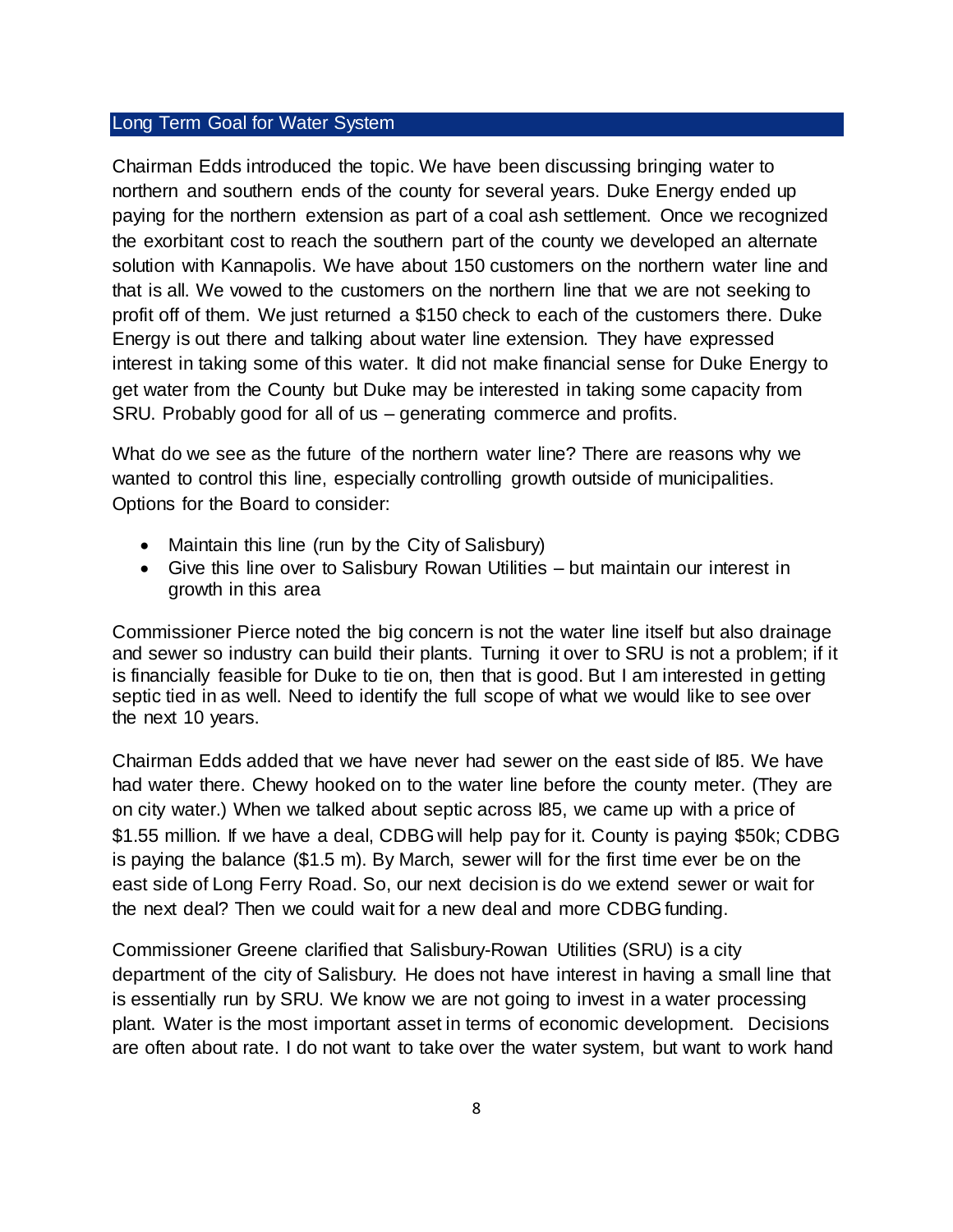in hand with them about this important asset and how it will work in the future. This will drive development. We need to work with Salisbury for the future of Rowan County.

Manager Church noted when we started the northern line, we were also looking at doing a southern line. Now that we are not doing a southern line, High bridge development has been asked to be annexed by Kannapolis. So, some of the circumstances have changed.

Commissioner Caskey asked if there is an advantage to us having a water system if we want to expand. Manager Church said it helps us to extend to other places because we have already established that we have the ability to operate a water system.

Commissioner Caskey requested more information before making a decision today.

Jim Behmer, SRU Director, provided some clarification about how the systems are treated from a state environmental and financial perspective.



Rowan's northern customers pay twice the rate of all other users on SRU system and the County had zero capital costs since Duke Energy paid for the line. If we expand, we will have capital costs in addition to operational. If we want to be competitive, we need to make decisions about the water line.

By consensus, the Board was agreeable to allow staff to begin conversations with SRU regarding the water line and to share findings with the full Board. Want to understand their plan if growth comes to the northern portion of the county, what will they do. This is our only opportunity to finance this moving forward. A possible end product will be to develop a Memorandum of Understanding (MOU) with SRU.

### Key Takeaways:

- Competitive water prices are key for economic development
- Would like to talk to SRU about future of our water lines

### **LUNCH**

Chairman Edds recessed the meeting at 12:34 p.m. for lunch.

Chairman Edds reconvened the meeting at 1:30 p.m.

### **EDUCATION AND SECOND CHANCE TRAINING**

The Board discussed this topic earlier in the day during the Update for Better Jobs for Better Lives presentation.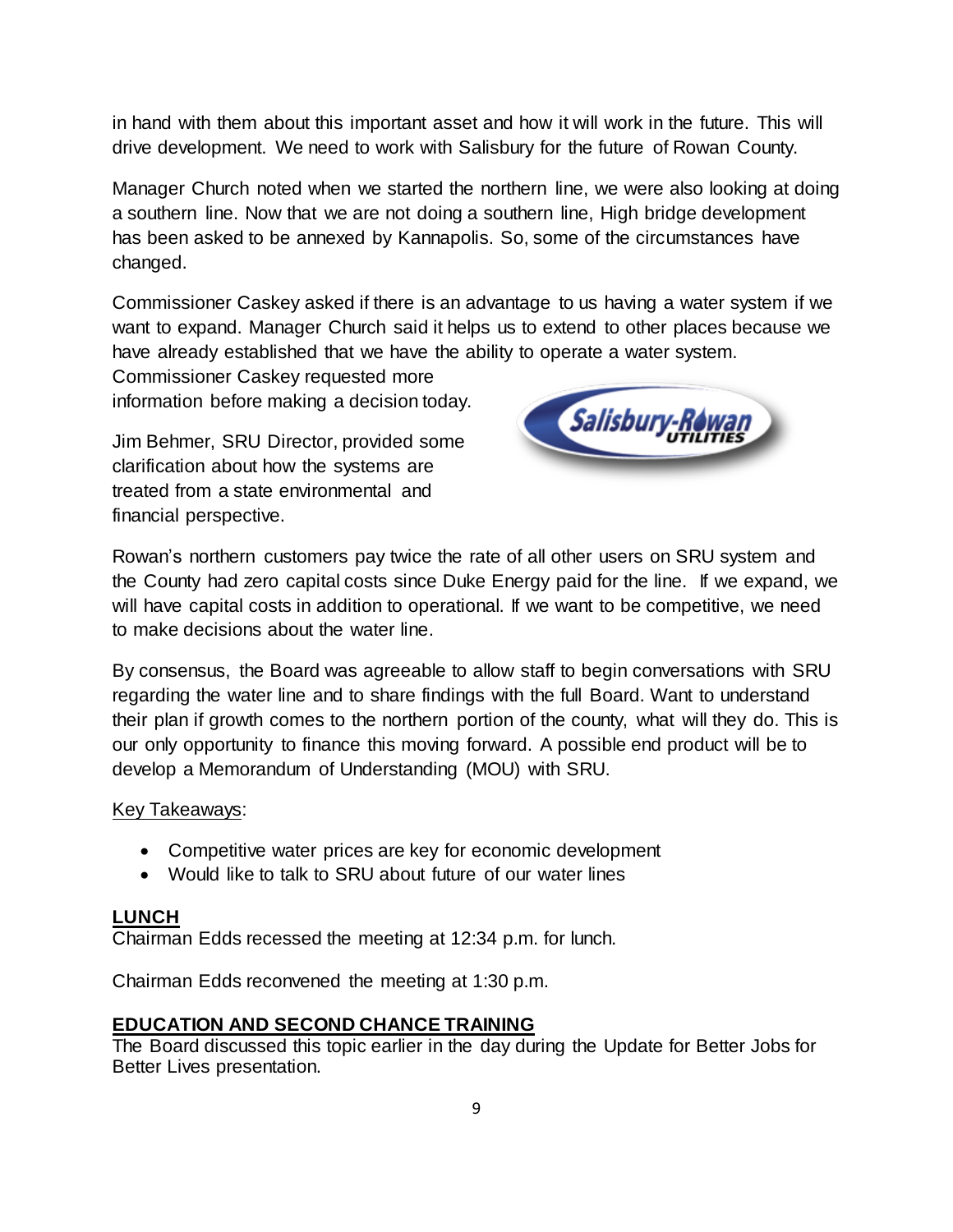#### Naming Policy for County Buildings and Rooms

Manager Church introduced the topic of a Naming Policy for County Buildings and Rooms. Individuals have come forward wanting to donate to have a room named after them. Most rooms or buildings that have names were named after public servants. County Attorney Jay Dees has done research on the topic. There are some precautions to take when naming facilities. The County currently does not have a policy. Would the Board like a policy created?

Attorney Dees shared that naming rights are a creative way to have private public partnerships where there is a private contribution to public facilities. The policies need to be designed so they are fair and open. We need to be able to navigate situations where a "bad actor" comes to donate and wants something named after them. The idea of a naming policy came up with the West Rowan Library fundraising efforts. Need to do it in a way that we do not end up with names we do not want associated with Rowan County.

The Commissioners agreed the Manager and Attorney could draft a policy for consideration. Commissioners noted a policy should:

- Give priority to generous benefactors.
- Policy would address the unique circumstances when someone wants their name on a building.
- Take into consideration past practices. For example, a park shelter is already named after someone. Think about what already has a name on it.
- Funding may be raised or donated. Amounts have to depend on what you are naming (e.g. shelter would require a different amount than a building).

### Key Takeaways:

• Manager and Attorney can develop a policy for Board's consideration.

### Funding for Substance Abuse

Commissioner Klusman provided two (2) handouts and shared information from United Way seeking support for a 6-8 bed detox center in Rowan County, noting it is very much needed. The County needs-assessment identified substance use as the number one issue for the county. The majority of our children in foster care are impacted by parental substance abuse. Overdoses are going down for opioids. We are getting really good at using Narcan to address overdoses but continue to see addiction to heroin and meth at high rates. There are more addicted babies – about 6 per month. Looking to work with United Way, Healthy Rowan, Health Department, Social Services Department to come up with ways to serve folks that are substance addicted.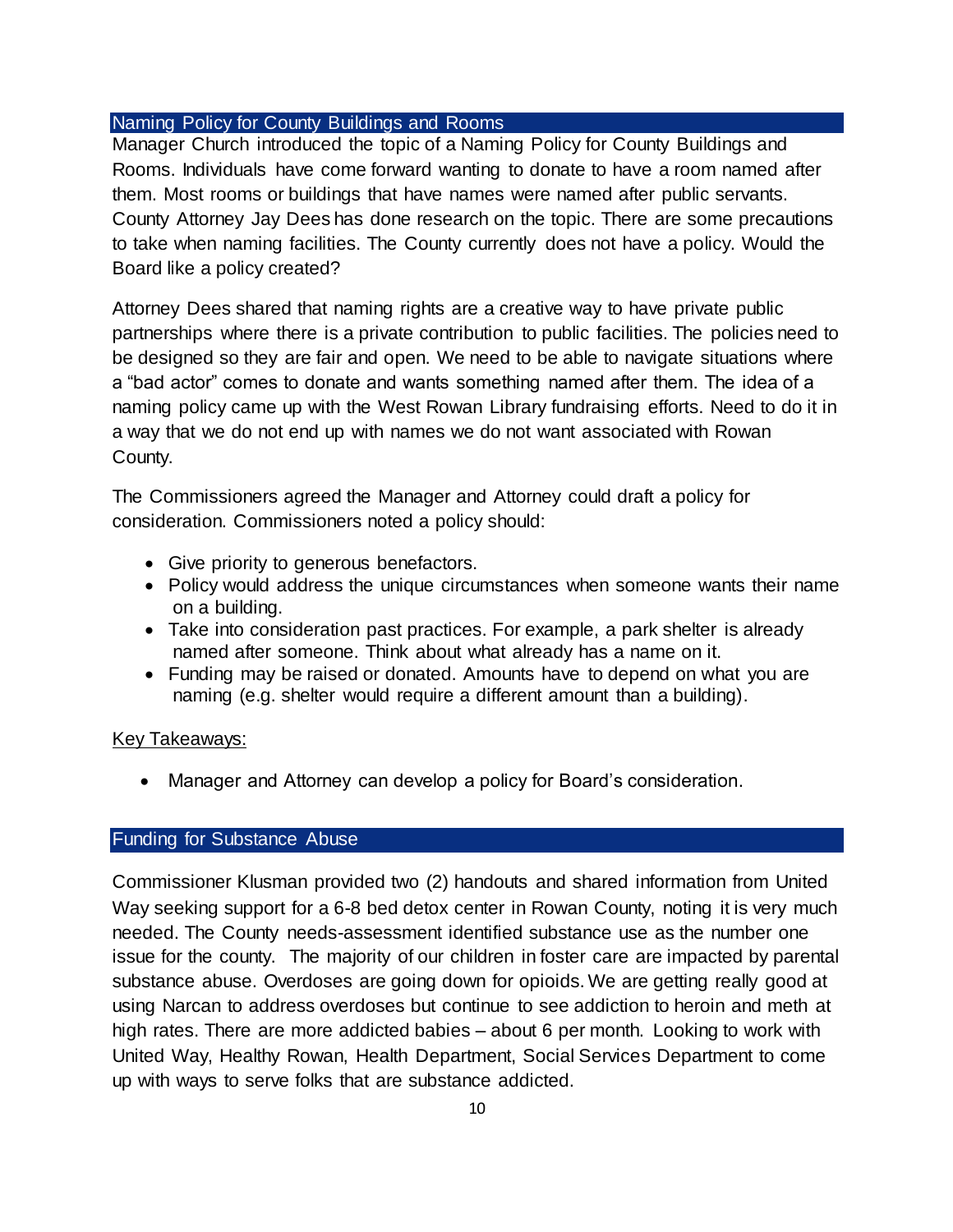Long term options:

- Detox center; Looking for grants in addition to government funds
- Substance abuse residential treatment programs for mothers and infants. Current treatment center cannot house mothers with babies.

Short term:

• Enhance peer support group employees with 2 FTE

## Key Takeaways:

Need additional funding for substance abuse treatment

## Commissioner Priorities and Direction for FY 2020-21

The Commissioners shared their individual priorities for the coming year. They noted support to continue in the successful direction the County is currently taking. The

individual priorities were not weighed against each other. The Manager will consider their priorities as he prepares the next fiscal year's budget.

- Capital funds for school system
- Support schools as they face challenges
- \$1 million for substance abuse: impacts all of our priorities
- Airport renovations: facelift, taxiway
- Continue to look at Veteran's **Court**
- Expand School Resource Officers
- Continue success for Animal Services
- Lead Education Collaborative
- Forward Rowan: seek additional private investment
- Gateways: talk with municipalities; appearance is important
- Parks: continue to explore expansion opportunities

Longer term:

• Look at success of Quick Response Vehicle; will need an additional EMS station

Chairman Edds thanked Ms. Brenman for facilitating the work session.

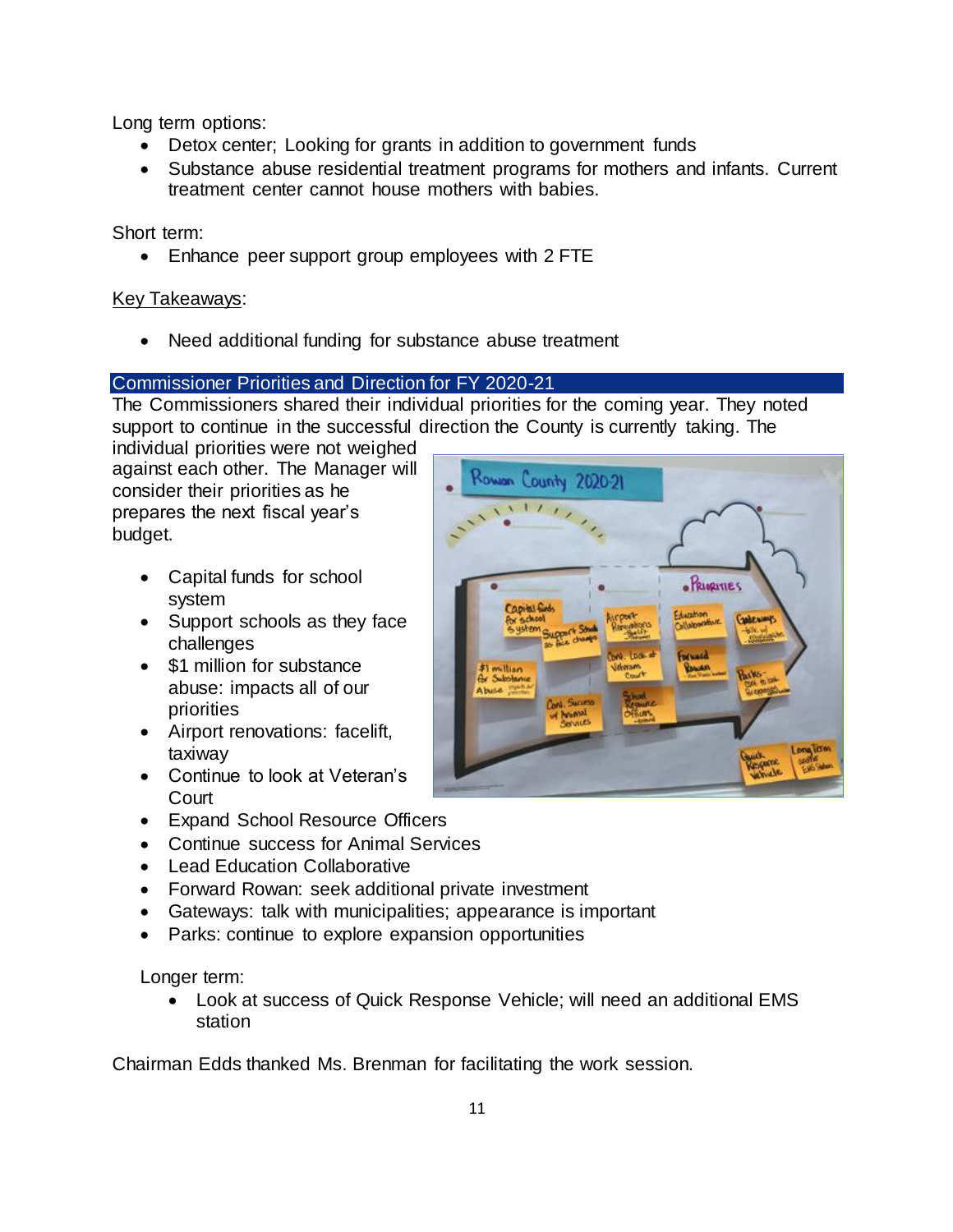#### **ADDITION:**

At this point in the meeting, Commissioner Caskey asked Chairman Edds if it would be possible to add a discussion concerning a *Resolution to Preserve and Defend the Constitutions of the United States and North Carolina (Resolution)*. No objections were voiced to adding the discussion.

Commissioner Caskey said the Commissioners had been receiving emails and phone calls from citizens inquiring as to what was occurring with the Second Amendment. Commissioner Caskey referred to changes implemented by the Governor in the State of Virginia and the concern over those changes. Commissioner Caskey said both Virginia and North Carolina were in the same court circuit and things that are upheld in one state could affect the other state.

Commissioner Caskey continued by saying he had reviewed similar Resolutions adopted by other counties and as far as he was aware, the Board was in agreement with the Resolution in principle.

Commissioner Caskey provided a copy of the proposed Resolution, which he read as follows:

> A RESOLUTION TO PRESERVE AND DEFEND THE CONSTITUTIONS OF THE UNITED STATES AND NORTH CAROLINA

WHEREAS, the Constitution of the United States is the Supreme Law of our nation; and

WHEREAS, the Second Amendment to the United States Constitution states, "A well-regulated Militia, being necessary to the security of a free State, the right of the people to keep and bear arms, shall not be infringed;" and

WHEREAS, Article 1, Sec. 30 in the North Carolina Constitution states, "A well-regulated Militia, being necessary to the security of a free State, the right of the people to keep and bear arms shall not be infringed;" and

WHEREAS, it is further recognized that the Second Amendment to the Constitution guarantees that individuals have the right to keep and bear arms in a manner that shall not be infringed; and

WHEREAS, the Supreme Court of the United States has, through multiple rulings, upheld an individual's right to keep and bear arms when federal, state, and local laws have sought to restrict this right; and

WHEREAS, the right to bear arms is a fundamental right for self-defense, the defense of others including family members, the protection of individual liberty, and for the preservation of our United States and the Constitution; and

WHEREAS, it is acknowledged that the right of individuals to keep and bear arms is under attack in the United States of America by elected officials from multiple levels of Government; and

WHEREAS, the illegal misuse of firearms is not a reason to infringe upon the Constitutional rights of the law-abiding citizens of Rowan County; and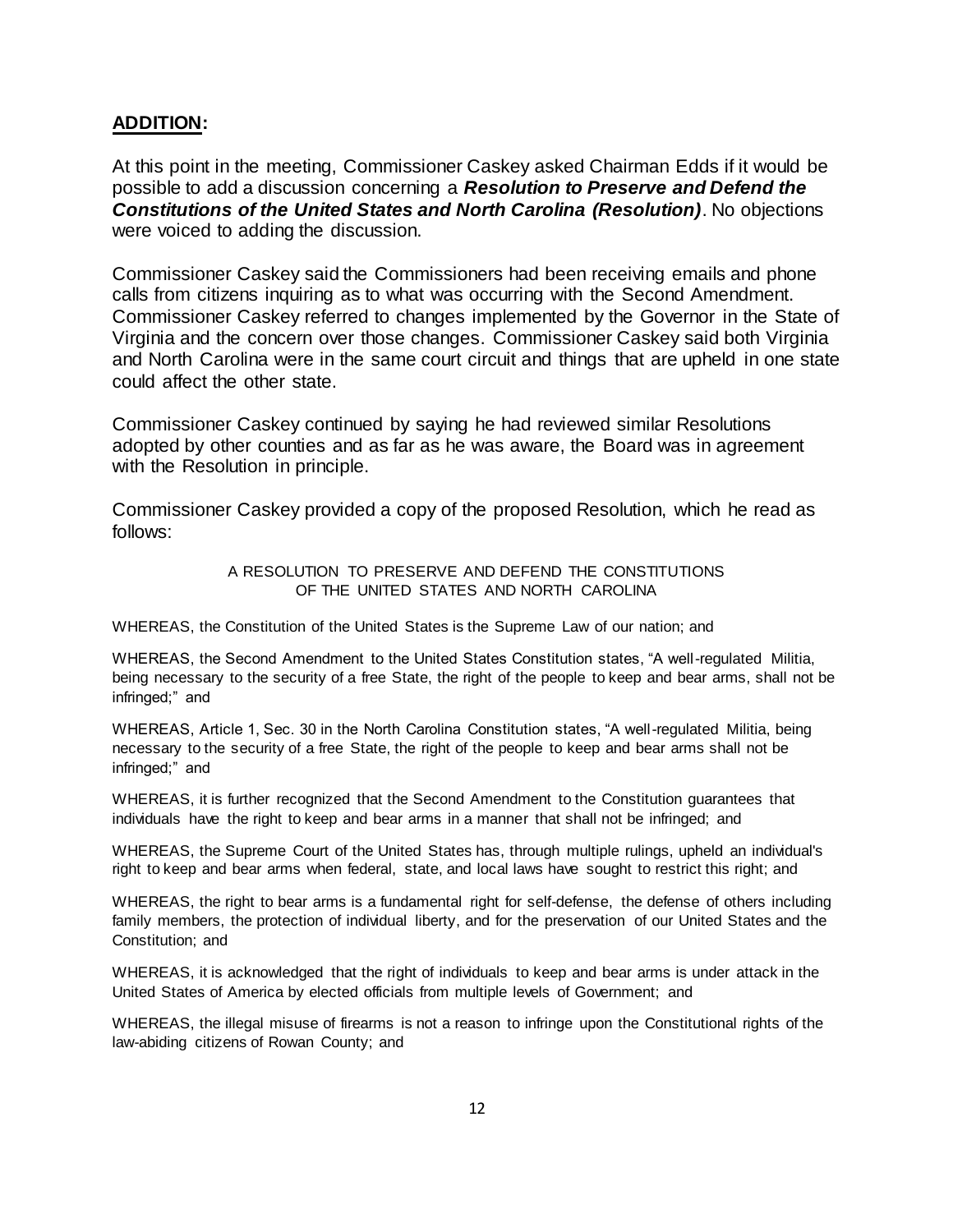WHEREAS, the members of the Rowan County Board of Commissioners have taken an oath to defend and uphold the Constitutions of the United States and of North Carolina; and

WHEREAS, the Rowan County Board of Commissioners wishes to express its deep and abiding commitment to protecting all Constitutional rights of Rowan County Citizens and stands opposed to any law, regulation, or other act that would unconstitutionally infringe on the citizens' second Amendment Rights.

NOW, THEREFORE, BE IT RESOLVED, the Rowan County Board of Commissioners declares that it stands as a county that will respect, protect and defend the Second Amendment rights of Rowan County's Citizens. The board will oppose, within the limits of the Constitutions of the United States and the State of North Carolina, any efforts to unconstitutionally restrict such rights, and to use such constitutional means at its disposal to protect the rights of its citizens to keep and bear arms.

FURTHERMORE, the Rowan County Board of Commissioners implores the United States Congress and North Carolina Legislature to preserve, uphold, and protect the rights of all law-abiding citizens to keep and bear arms under the United States Constitution and reject any provision, law, or regulation that may infringe, have the tendency to infringe, or place any additional burdens on those rights.

Adopted this 10th of January, 2020, by the Rowan County Board of Commissioners .

After reading the Resolution, Commissioner Caskey moved approval of the Resolution followed by a second from Commissioner Pierce.

Commissioner Klusman wanted to make it clear to her friends who worked in the domestic violence area, that under the law if someone was convicted of domestic violence and the judge ordered the removal of all firearms, the order would still be legal.

Chairman Edds said the Commissioners were staunch supporters of the Second Amendment to the Constitution of the United States and also Article I Section 30 of the North Carolina Constitution. Chairman Edds said the Commissioners believed, "We are a free people and that as such we have a right to defend ourselves as a free people." Chairman Edds continued by saying, "We are for the lawful use of firearms and do not defend in any way unlawful use." Chairman Edds said on behalf of the Board, Rowan County wanted to be a community that valued the right to self-defense, valued the Second Amendment under the Constitution and Article 1 Section 30 of the North Carolina Constitution.

Chairman Edds stressed the decision had been an easy one for the Commissioners. Chairman Edds recalled the issue also came up in Rowan County in 2013.

Commissioner Caskey referred to the 2013 resolution and said the Board had also passed a resolution during that timeframe to take the position the Board did not think it was proper for concealed carry holders information to be made public.

Upon being put to a vote, the motion on the floor passed unanimously.